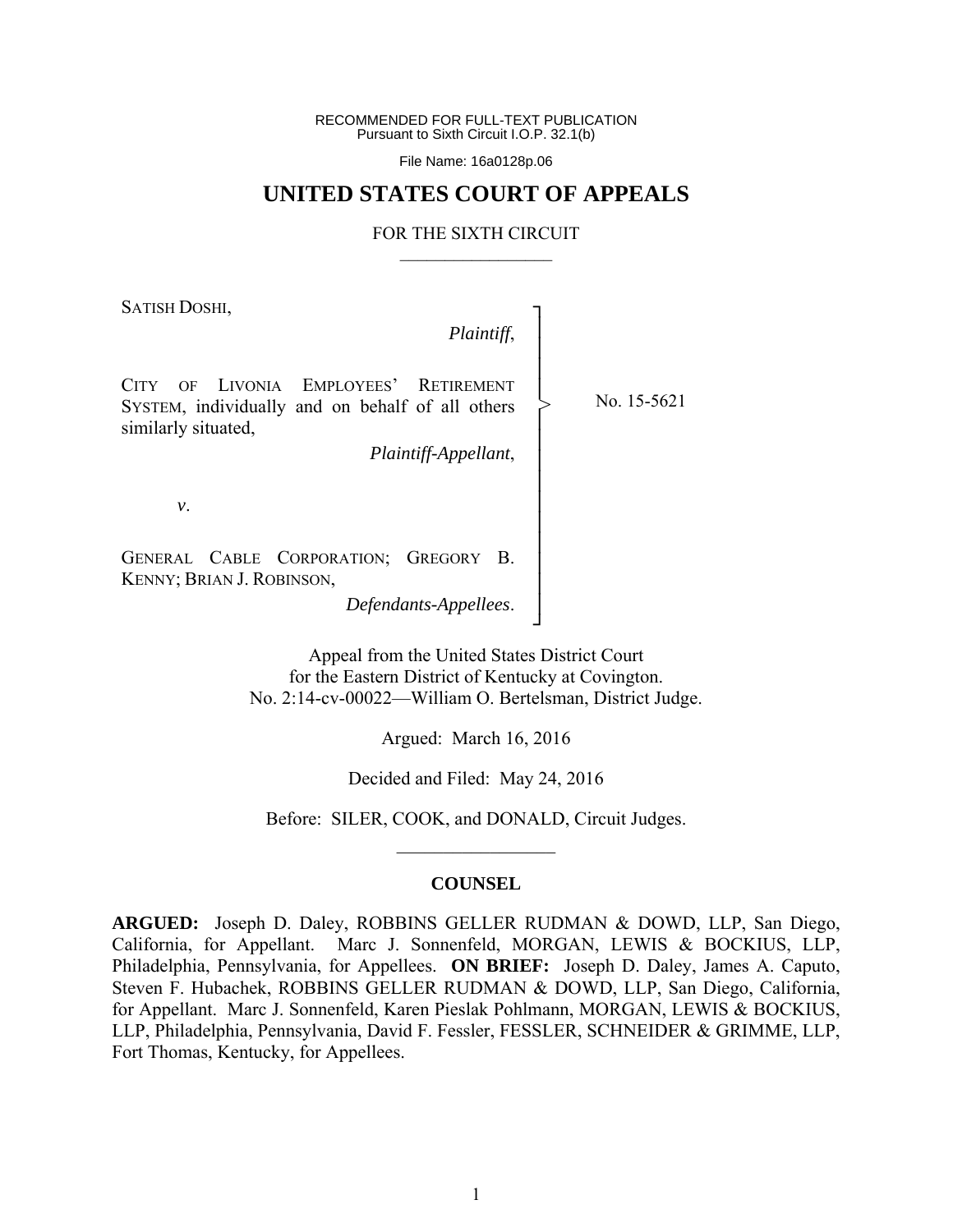# **OPINION**   $\frac{1}{2}$  ,  $\frac{1}{2}$  ,  $\frac{1}{2}$  ,  $\frac{1}{2}$  ,  $\frac{1}{2}$  ,  $\frac{1}{2}$  ,  $\frac{1}{2}$  ,  $\frac{1}{2}$  ,  $\frac{1}{2}$

 $\frac{1}{2}$  ,  $\frac{1}{2}$  ,  $\frac{1}{2}$  ,  $\frac{1}{2}$  ,  $\frac{1}{2}$  ,  $\frac{1}{2}$  ,  $\frac{1}{2}$  ,  $\frac{1}{2}$  ,  $\frac{1}{2}$ 

COOK, Circuit Judge. In October 2012, and again a year later, General Cable Corporation announced that it would reissue several public financial statements because they included material accounting errors. Soon after, City of Livonia Employees' Retirement System ("Livonia") initiated this class-action suit against General Cable, its CEO Gregory Kenny, and its CFO Brian Robinson (collectively Defendants) for violating §§ 10(b) and 20(a) of the 1934 Securities Exchange Act, 15 U.S.C. §§ 78j(b), 78t(a), and Securities and Exchange Commission Rule 10b-5, 17 C.F.R. § 240.10b-5. Livonia asserts that each defendant acted at least recklessly in issuing or approving General Cable's materially false public financial statements. The Defendants counter that General Cable's misstatements resulted from accounting errors and a theft scheme in its Brazilian operations of which the Defendants were unaware and that they promptly sought to remediate upon discovering them. Agreeing with the Defendants, the district court dismissed Livonia's complaint with prejudice because it failed to plead scienter adequately. The district court then denied Livonia's Rule 59(e) motion to amend the judgment, which included a request to file an amended complaint. Livonia appeals both decisions. We AFFIRM.

I.

General Cable manufactures and sells industrial cable and wire for use worldwide. During the class period, Kenny served as General Cable's CEO, and Robinson as CFO. As such, Kenny and Robinson both had access to General Cable's confidential financial information, and signed its SEC filings and Sarbanes-Oxley (SOX) certifications.

In 2007, General Cable acquired Phelps Dodge International Corporation as a privately held subsidiary. Phelps Dodge had operations in Brazil. Following the acquisition, General Cable realigned its management and financial reporting structure into three regions, including Rest of World (ROW), where General Cable placed Phelps Dodge. General Cable chose Mathias Sandoval, Phelps Dodge's CEO, to head ROW.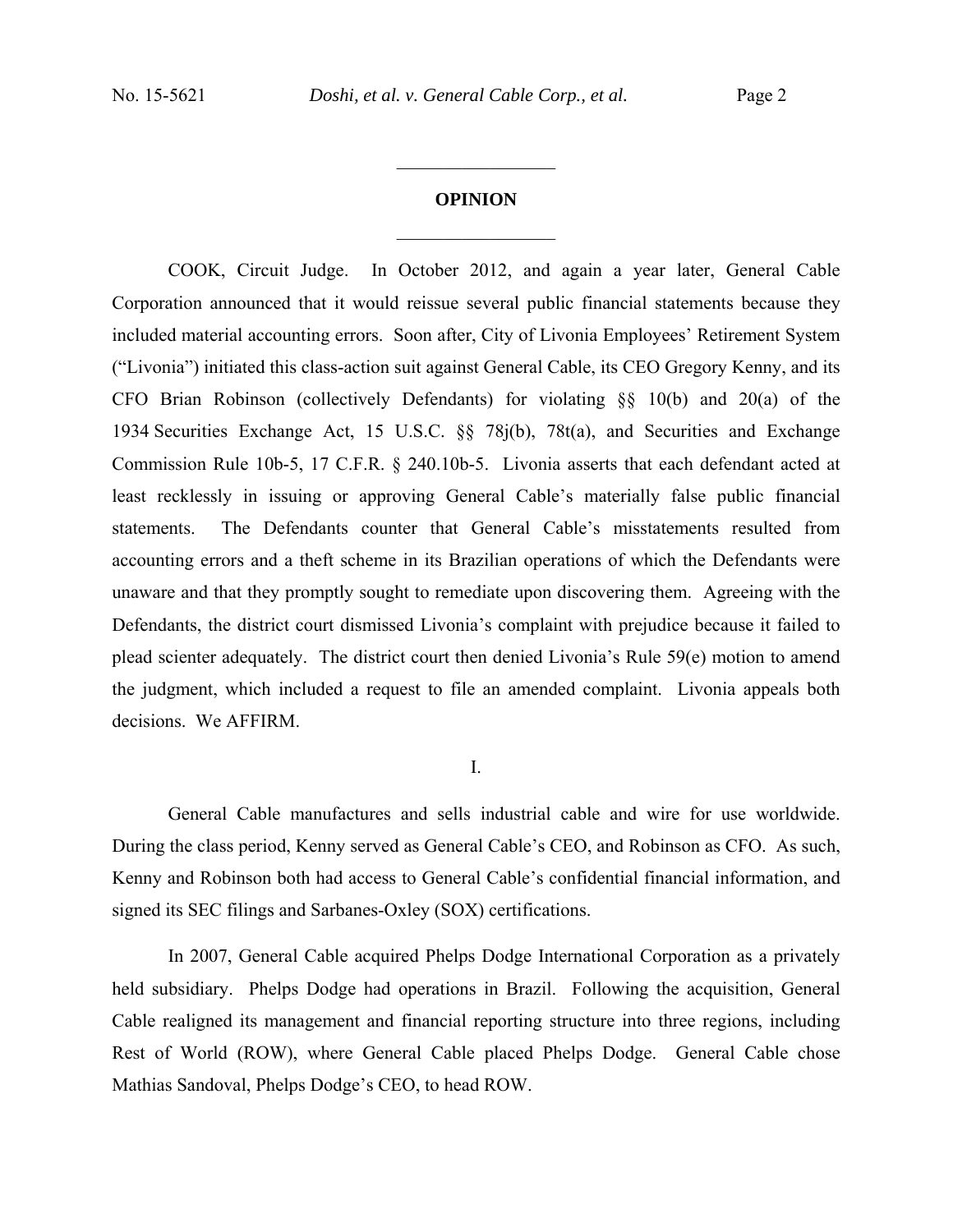In October 2012, General Cable announced that its previous 22 public financial statements (Forms 10-Q and 10-K) included material accounting errors and that investors should no longer rely on them. These errors required General Cable to restate its 2009 through 2011 Forms 10-Q and 10-K, as well as its first two 2012 Form 10-Qs. General Cable cited as the primary reasons for the restatement "a complex theft scheme in Brazil and, to a somewhat lesser extent, accounting errors, primarily in Brazil."

 While preparing its first restatement, General Cable discovered additional problems requiring a second restatement, which it announced in October 2013. The second restatement covered the same financial documents as the first, plus General Cable's 2008 Forms 10-Q and 10-K, its third-quarter 2012 Form 10-Q, its 2012 Form 10-K, and its first-quarter 2013 Form 10- Q. This time, however, General Cable pointed to improperly recognized bill-and-hold sales<sup>1</sup> and unrecoverable value-added-tax assets associated with the goods stolen in Brazil as prompting the restatement.

 Following the restatements, Livonia sued on behalf of purchasers of General Cable securities from November 3, 2010, to October 14, 2013. Livonia asserts that the restatements demonstrate that General Cable's original public financial statements were materially false in violation of the securities laws. Specifically, Livonia claims that the Defendants publicly misstated General Cable's financial data and erroneously certified both the data's accuracy and the effectiveness of General Cable's internal controls. Livonia alleges these misstatements occurred in business news publications, on calls with investors, and in public financial filings and SOX certifications. These misstatements artificially inflated prices for General Cable securities causing Livonia's investments to lose value.

As for scienter, Livonia's complaint identifies facts in seven categories that it argues support inferring that each defendant acted at least recklessly in making or authorizing the materially false statements.

<sup>&</sup>lt;u>1</u> <sup>1</sup>Bill-and-hold sales allow a seller to recognize revenue before delivering goods when the sales meet specified criteria.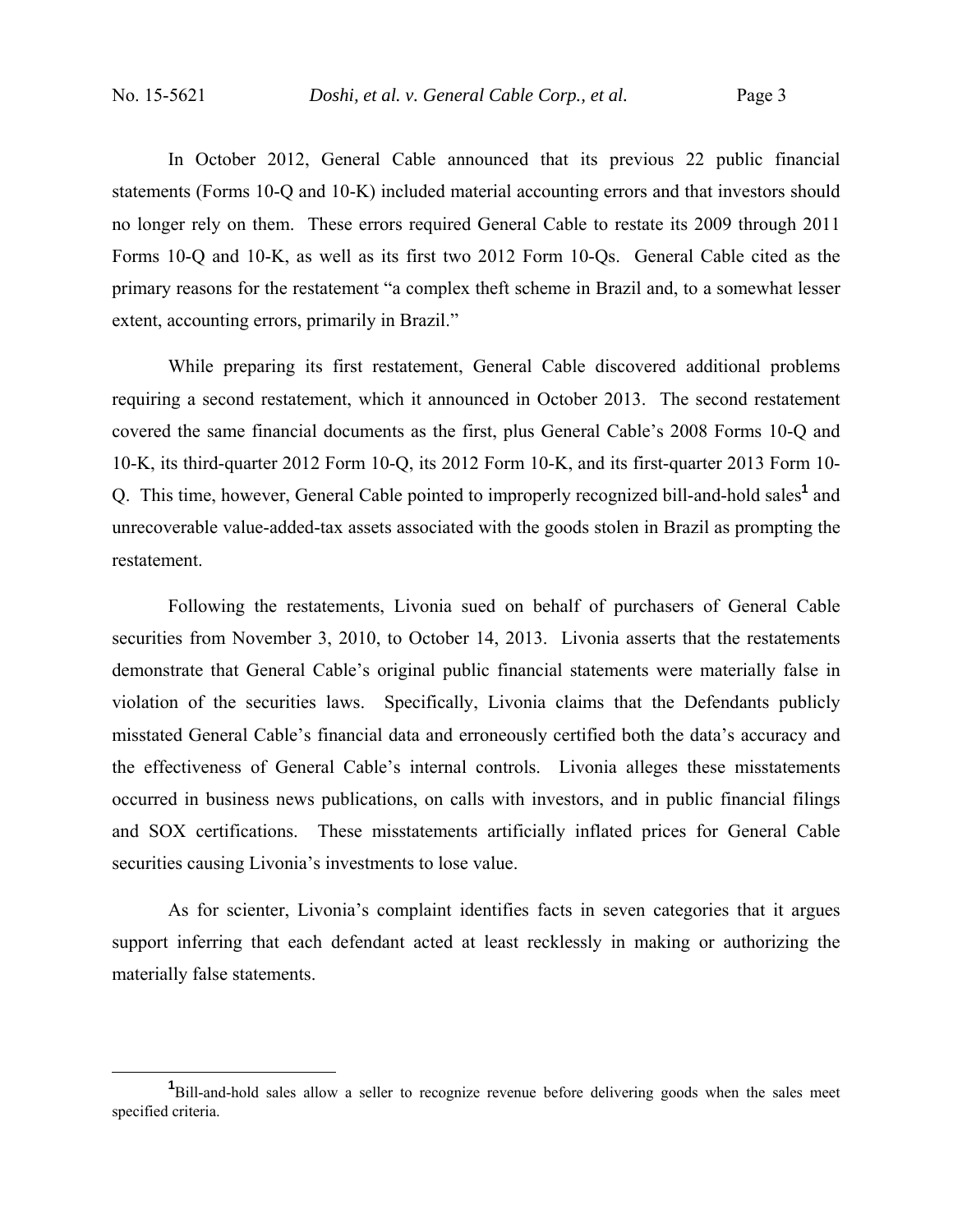*First*, Livonia claims that the Defendants failed to integrate Phelps Dodge and ROW into General Cable's internal control structure and shielded ROW from meaningful financial review. Relying largely on confidential witnesses,**<sup>2</sup>** Livonia alleges that these actions led General Cable's corporate controller to struggle to get acceptable financial information from ROW, especially "details." Kenny justified this lack of integration by asserting that ROW "[is] a successful organization." He also directed the General Cable finance department to back off when ROW management resisted attempts by General Cable employees to obtain "information concerning the new ROW operations." And ROW's CEO went "ballistic" when "anyone attempted to interact with any of the units in [the ROW CEO's] group." Kenny and Robinson also knew that General Cable had previously experienced material weaknesses in its financial controls.

*Second*, Livonia alleges that General Cable recognized revenue from bill-and-hold sales in Brazil that failed to meet four of the SEC's criteria. Despite these failures, Robinson personally approved each bill-and-hold sale in Brazil via email.

*Third*, Livonia asserts that Kenny and Robinson recklessly reviewed, evaluated, and certified the effectiveness of General Cable's internal controls. This is so, says Livonia, because despite Kenny and Robinson using the Committee of Sponsoring Organizations of the Treadway Commission (COSO) framework in their original review of General Cable's internal controls, they failed to discover weaknesses in those controls until applying the COSO framework a second time while preparing the first restatement. Livonia thus claims that Kenny and Robinson acted at least recklessly in not discovering the internal control weaknesses during their original COSO review. Moreover, Kenny and Robinson violated the COSO's mandate that information flow freely throughout an organization by allowing ROW's CEO to withhold information from corporate compliance officers.

**<sup>2</sup>** While courts often discount information provided by anonymous sources, *see Higginbotham v. Baxter Int'l Inc.*, 495 F.3d 753, 756–57 (7th Cir. 2007), plaintiffs may rely on confidential witnesses if they plead facts with sufficient particularity to support the probability that a person in the confidential witness's position would possess the information alleged. *Emps. Ret. Sys. of Gov't of the V.I. v. Blanford*, 794 F.3d 297, 305 (2d Cir. 2015); *see also Ricker v. Zoo Entm't, Inc.*, 534 F. App'x 495, 496 n.2 (6th Cir. 2013). We assume without deciding that these allegations satisfy that standard.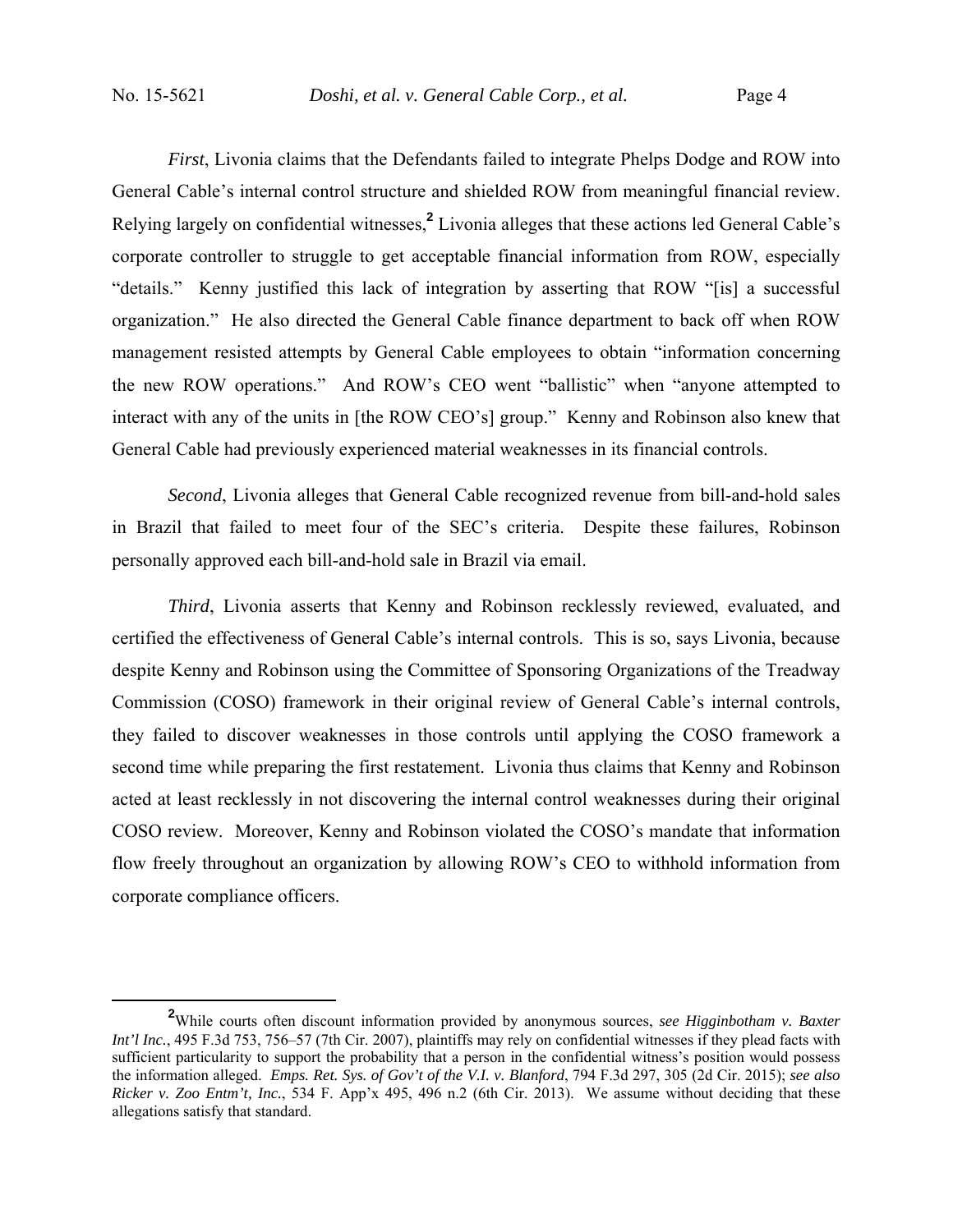*Fourth*, Kenny and Robinson recklessly made SOX certifications because General Cable's internal controls failed to prevent the accounting errors that necessitated the restatements.

*Fifth*, Livonia posits that the size and duration of the accounting errors support an inference of recklessness. For fiscal years 2009 to 2012, General Cable cumulatively overstated net income to common shareholders by \$60.5 million. Similarly, for fiscal years 2009 to 2011, General Cable overstated net income attributable to common shareholders, earnings per share, and operating income by as much as 53.76%, 53.92%, and 15.6%, respectively. The accounting errors covered slightly more than six years, and required two restatements and 449 days to fix. All the errors artificially inflated General Cable's reported financials.

*Sixth*, Livonia claims that General Cable's incentive compensation plans tied bonuses to earnings per share and stock price thereby motivating Kenny and Robinson to overlook errors. Both received millions in incentive compensation from 2007 to 2013.

*Seventh*, Livonia highlights that ROW executive management—*i.e.*, Sandoval— "overrode controls" leading to delays in reporting inventory accounting issues and allegations of theft to General Cable's executive management. As General Cable admitted:

ROW executive management did not report the inventory accounting issues to [General Cable's] executive management until late September 2012, even though ROW executive management was aware of the issues no later than January 2012. In this regard, ROW executive management did not investigate the matter promptly, did not report findings in its belated inquiry on a timely basis, [and] discouraged Brazilian personnel from disclosing the matters . . . .

(R. 97-2, General Cable 2012 Form 10-K/A.) ROW executive management overemphasized the meeting of business plan goals at the expense of proper financial reporting.

The Defendants moved to dismiss the complaint, contesting only the adequacy of Livonia's scienter allegations. The district court granted the motion and dismissed the complaint with prejudice, determining that Livonia's complaint failed to create a strong inference that any defendant acted with scienter.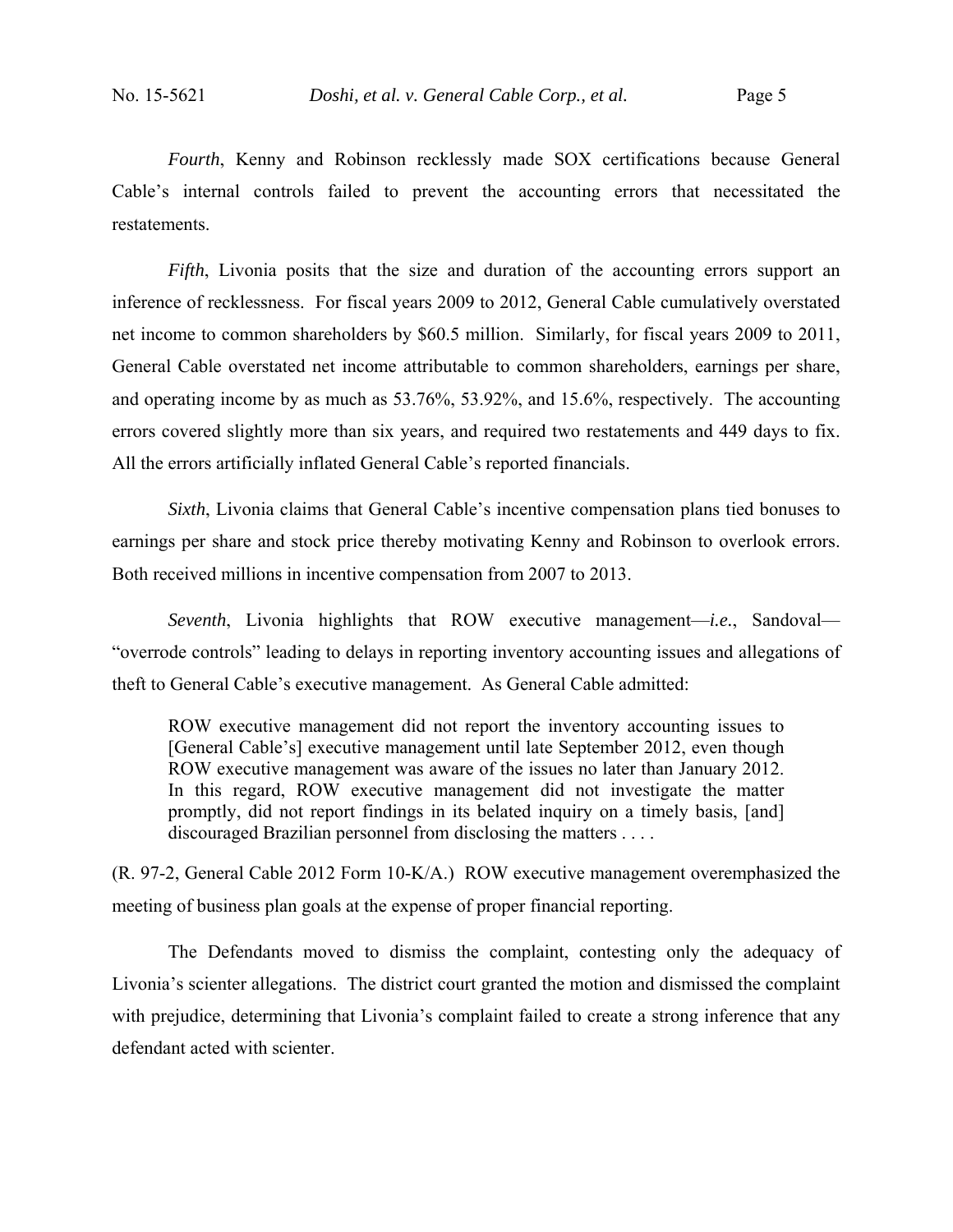Livonia then moved under Federal Rule of Civil Procedure 59(e) to alter or amend the judgment and "to permit the filing of [an] . . . Amended Complaint," which it attached to its motion. In it, Livonia added allegations to further support inferring scienter. First, in 2014, General Cable disclosed potential Foreign Corrupt Practices Act (FCPA) liability resulting from improper payments to officials in government-owned utilities in Portugal, Thailand, Angola, and India. Second, in its public financial documents, General Cable failed to disclose that it recognized revenue from bill-and-hold sales despite SEC guidelines requiring disclosure. Third, the fear of losing incentive compensation under General Cable's and SOX's clawback policies motivated Kenny, Robinson, and Sandoval to conceal misconduct, and Sandoval lost a 2011 bonus under General Cable's clawback policy because of his conduct related to "certain accounting matters in Brazil." Finally, on a January 2012 conference call, Sandoval discussed "that millions of dollars of inventory were missing and believed stolen."

The district court denied the motion, determining that "the proposed amended complaint would be futile." Livonia appeals both the dismissal of its complaint and denial of its Rule 59(e) motion.

## **II.**

## **A. Livonia's Section 10(b) and Rule 10b-5 Claims**

We review a complaint's dismissal under Rule 12(b)(6) de novo, *Ashland, Inc. v. Oppenheimer & Co., Inc.*, 648 F.3d 461, 467 (6th Cir. 2011), "'construling] the complaint in the light most favorable to the plaintiff' and 'accept[ing] all well-pleaded factual allegations as true,'" *id.* (quoting *La. Sch. Emps. Ret. Sys. v. Ernst & Young, LLP*, 622 F.3d 471, 477 (6th Cir.  $2010)$ ).

The Private Securities Litigation Reform Act of 1995, (PSLRA) Pub. L. No. 104–67, 109 Stat. 737, requires that a plaintiff "shall, with respect to each act or omission alleged . . . state with particularity facts giving rise to a *strong* inference that the defendant acted with the required state of mind" in violating the securities laws. 15 U.S.C. § 78u-4(b)(2)(A) (emphasis added); *see also Tellabs, Inc. v. Makor Issues & Rights, Ltd.*, 551 U.S. 308, 313 (2007). A strong inference of scienter "must be more than merely plausible or reasonable—it must be cogent and at least as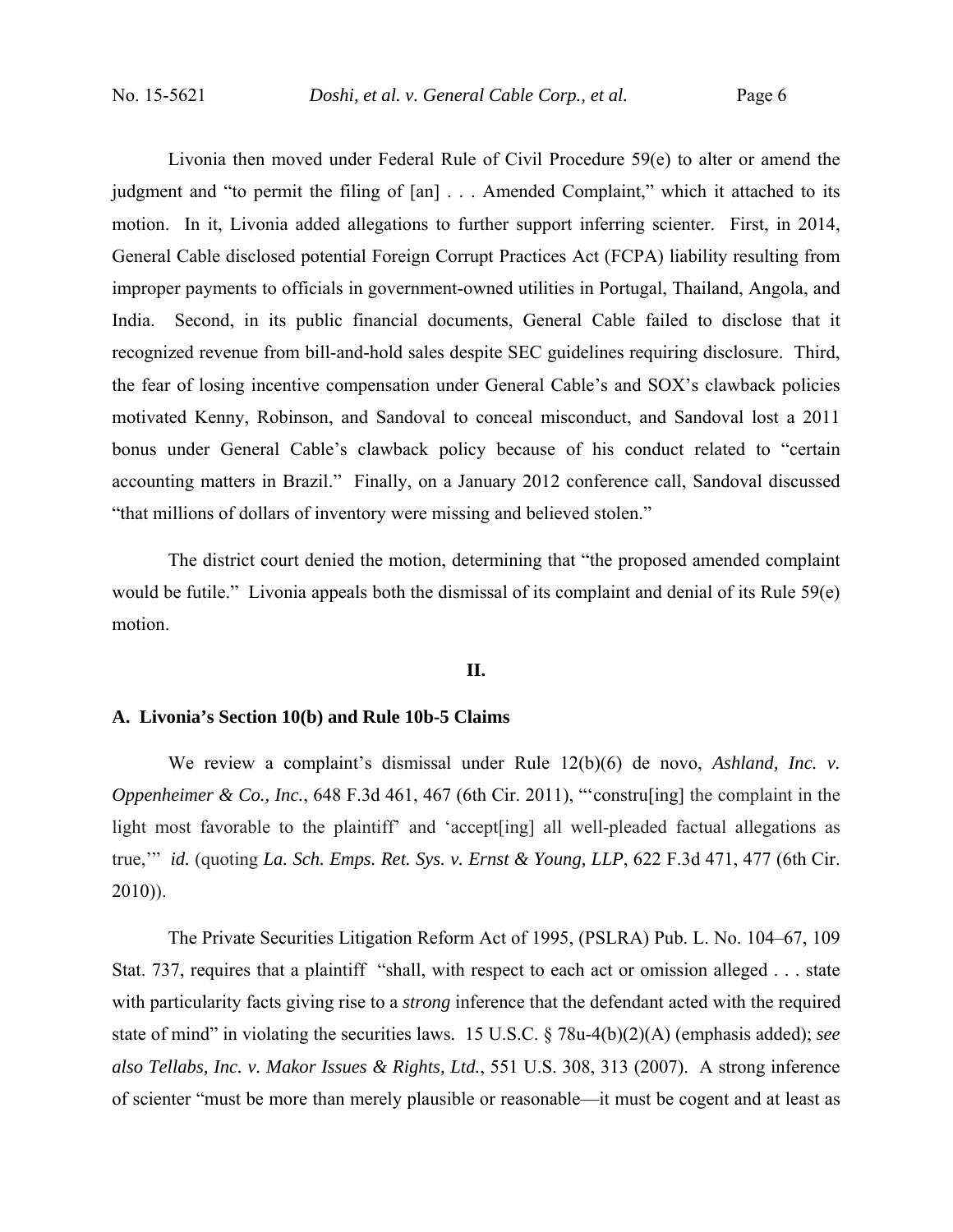compelling as any opposing inference of nonfraudulent intent." *Tellabs*, 551 U.S. at 314. This standard requires courts to consider "plausible opposing inferences." *Id.* at 323. Pleadings that fail to meet this standard "shall" be dismissed. 15 U.S.C.  $\S$  78u-4(b)(3)(A).

In the securities-fraud context, scienter includes a "knowing and deliberate intent to manipulate, deceive, or defraud, and recklessness." *Ley v. Visteon Corp.*, 543 F.3d 801, 809 (6th Cir. 2008), *abrogated on other grounds by Matrixx Initiatives, Inc. v. Siracusano*, 563 U.S. 27, 48–50 (2011). "Recklessness is . . . highly unreasonable conduct which is an extreme departure from the standards of ordinary care." *Frank v. Dana Corp.*, 646 F.3d 954, 959 (6th Cir. 2011) (quoting *PR Diamonds, Inc. v. Chandler*, 364 F.3d 671, 681 (6th Cir. 2004), *abrogated on other grounds by Matrixx*, 563 U.S. at 48–50) (internal quotation marks omitted). Recklessness requires more than negligence and is "akin to conscious disregard." *Id.* (quoting *PR Diamonds*, 364 F.3d at 681). Before drawing an inference of recklessness, courts typically require "multiple, obvious red flags," *PR Diamonds, Inc.*, 364 F.3d at 686–87, demonstrating an "egregious refusal to see the obvious, or to investigate the doubtful," *id.* at 695 (quoting *Novak v. Kasaks*, 216 F.3d 300, 308 (2d Cir. 2000)).

In determining whether a plaintiff adequately pleaded scienter, we review "all the allegations holistically," *Tellabs*, 551 U.S. at 326, considering a non-exhaustive list of nine factors:

(1) insider trading at a suspicious time or in an unusual amount; (2) divergence between internal reports and external statements on the same subject; (3) closeness in time of an allegedly fraudulent statement or omission and the later disclosure of inconsistent information; (4) evidence of bribery by a top company official; (5) existence of an ancillary lawsuit charging fraud by a company and the company's quick settlement of that suit; (6) disregard of the most current factual information before making statements; (7) disclosure of accounting information in such a way that its negative implications could only be understood by someone with a high degree of sophistication; (8) the personal interest of certain directors in not informing disinterested directors of an impending sale of stock; and (9) the self-interested motivation of defendants in the form of saving their salaries or jobs.

*Helwig v. Vencor, Inc.*, 251 F.3d 540, 552 (6th Cir. 2001) (en banc) (citing *Greebel v. FTP Software, Inc.*, 194 F.3d 185, 196 (1st Cir. 1999), *abrogated on other grounds by Tellabs*,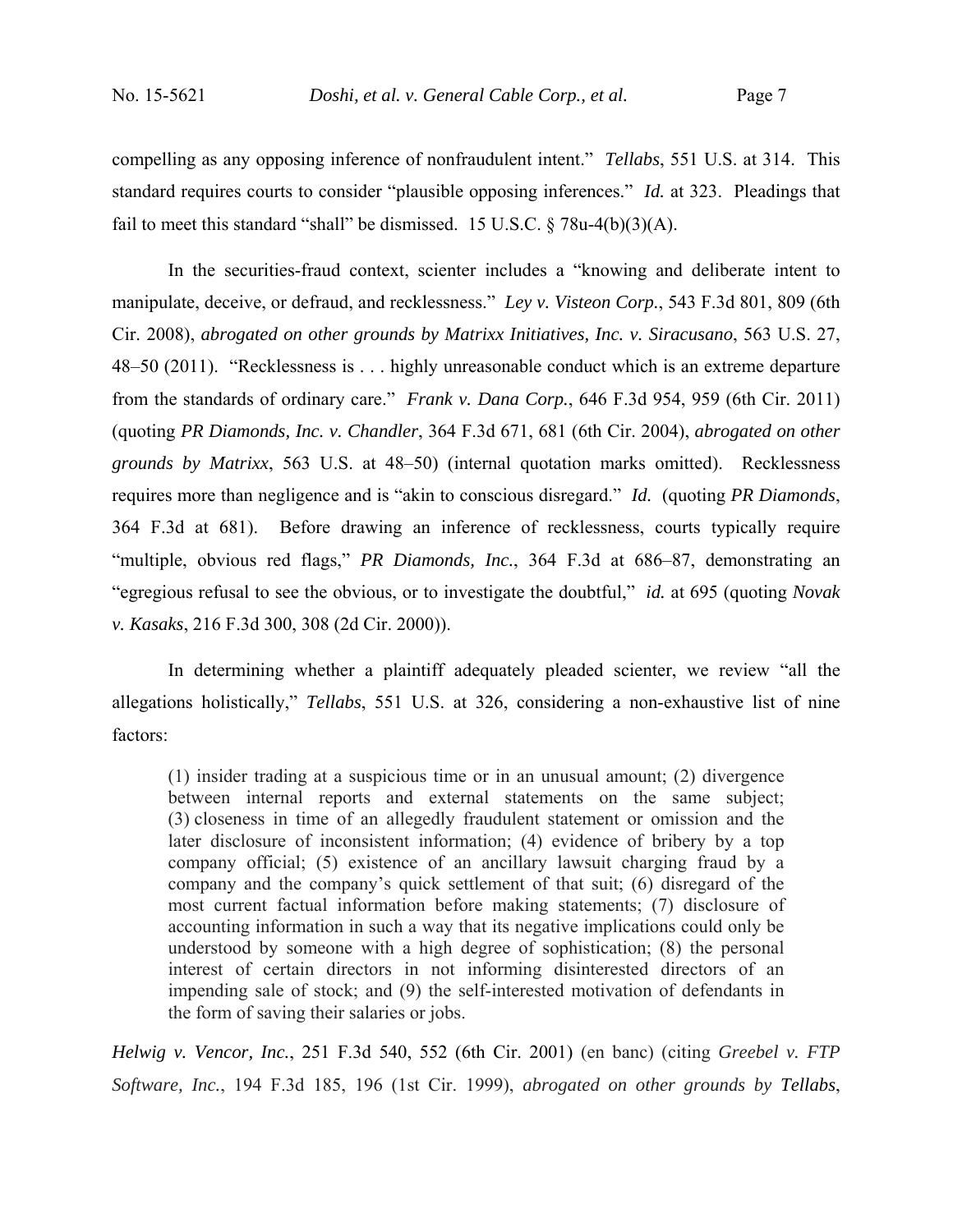551 U.S. at 314; *see also In re Omnicare, Inc. Sec. Litig*, 769 F.3d 455, 473, 484 (6th Cir. 2014) (applying the *Helwig* factors).

 Livonia contends that (1) General Cable acted at least recklessly in issuing its public financial statements, and (2) Kenny and Robinson acted at least recklessly in issuing or authorizing General Cable's public financial statements. We consider each contention in turn.

#### *1. General Cable's Scienter*

Livonia's argument that it successfully pleaded that General Cable acted with scienter proceeds in three parts. First, Livonia relies on all seven categories of factual allegations identified above to establish scienter, but emphasizes ROW executive management's knowledge of and failure to report theft and inventory accounting errors. Second, Livonia says that ROW executive management's—specifically Sandoval's—knowledge imputes to General Cable because Sandoval furnished information used in General Cable's false public financial statements. *See Omnicare*, 769 F.3d at 476, 483. Third, Livonia asserts that Sandoval acted at least recklessly in providing ROW's financial data to General Cable, and because his knowledge imputes to General Cable, Sandoval's recklessness imputes as well.

General Cable counters with two arguments: Livonia's allegations regarding Sandoval's "knowledge" fail to meet the PSLRA's particularity requirements, and even if Sandoval's knowledge imputes to General Cable, *Omnicare* requires this court to analyze Livonia's allegations "collectively" using the *Helwig* factors, 251 F.3d at 552, to determine General Cable's scienter, which yields no such inference.

#### a. Livonia Pleaded Sandoval's Knowledge Sufficiently

General Cable asserts that the allegations regarding Sandoval's knowledge lack the requisite particularity because they target ROW executive management generally; lack a time component; and fail to explain adequately what Sandoval knew. But Livonia sufficiently alleges that Sandoval knew of theft and inventory accounting errors in Brazil by January 2012 but failed to report those problems to General Cable until September 2012.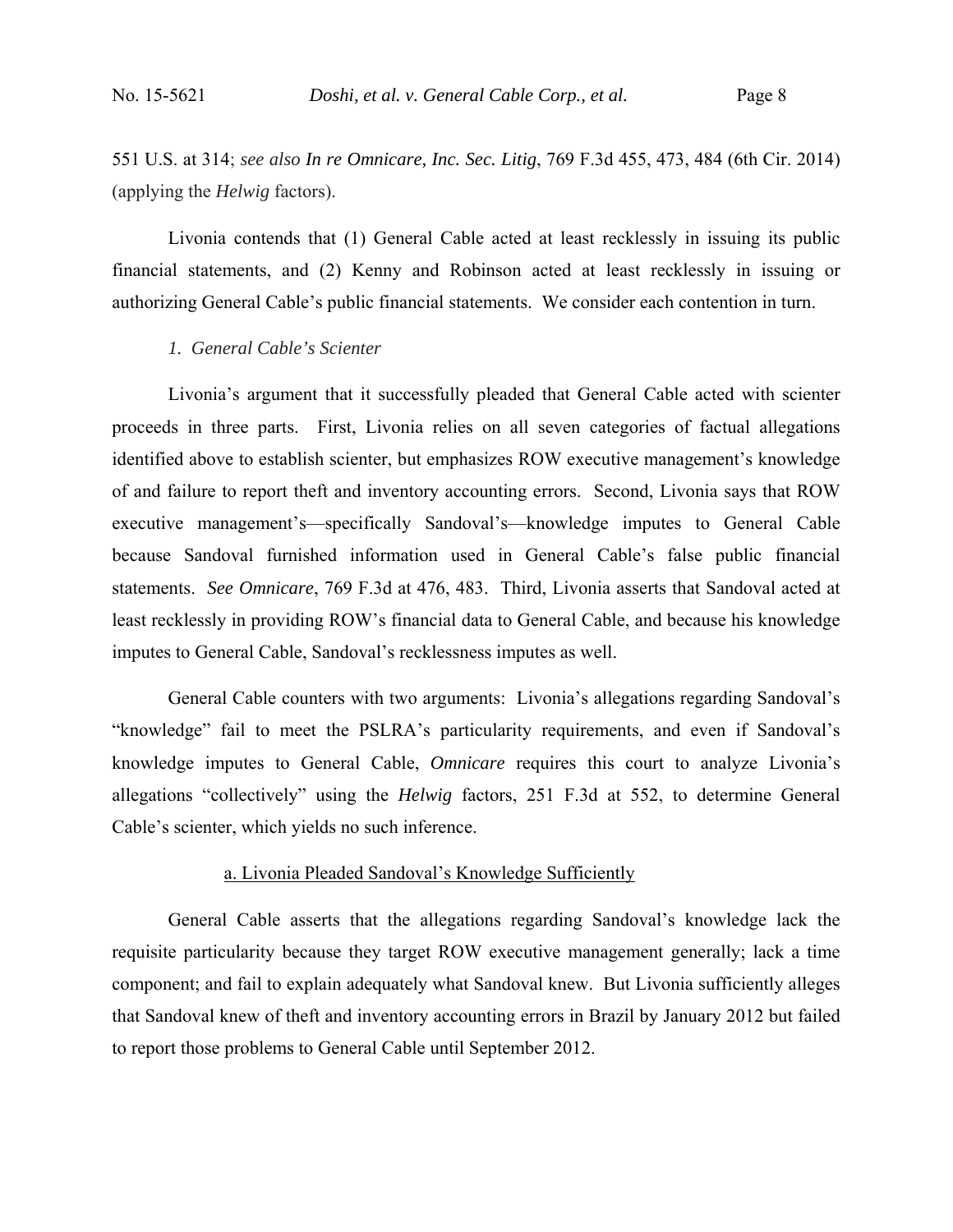First, Livonia's allegations pertain to Sandoval. While General Cable's 2012 Form 10- K/A identifies ROW executive management generally, both General Cable and Livonia submitted the same document to the district court confirming that Sandoval served as ROW's CEO. Additionally, Livonia and General Cable briefed these allegations as relating to Sandoval. Finally, in its amended complaint Livonia names Sandoval as a participant in a conference call discussing the theft and missing inventory in Brazil.**<sup>3</sup>**

Second, Livonia sufficiently alleges that Sandoval knew of the theft and accounting errors in Brazil by January 2012 but failed to disclose them until September 2012.

Third, a fair reading of General Cable's 2012 Form 10-K/A shows that the theft and inventory accounting issues that Sandoval failed to report were those identified in the immediately preceding section of the 2012 Form 10-K/A labeled: "Inventory Control Deficiencies in Brazil." Moreover, the conference-call participants, including Sandoval, discussed theft and missing inventory in Brazil.

## b. Sandoval's Knowledge of Theft and Accounting Errors—Not His State of Mind in Transmitting ROW's Financial Data—Imputes to General Cable

Neither party disputes that any properly pleaded knowledge attributable to Sandoval imputes to General Cable. *See Omnicare*, 769 F.3d at 476. They disagree, however, about the implications of imputing that knowledge. Livonia argues that Sandoval acted at least recklessly in withholding his knowledge from General Cable and that state of mind—recklessness imputes to General Cable, thereby establishing scienter. General Cable contends that this court imputes only Sandoval's knowledge of the theft and inventory accounting errors to General Cable and then applies the *Helwig* factors to determine scienter.

Even assuming that Sandoval acted recklessly in transmitting ROW's financial data to General Cable, only his knowledge of theft and accounting errors—not his state of mind imputes to General Cable. *Omnicare* supports imputing a corporate executive's or employee's state of mind to a corporate defendant when such person *makes a public misstatement*.

**<sup>3</sup>** <sup>3</sup>Because "ROW executive management" sufficiently targets Sandoval, and we review both the district court's denial of Livonia's Rule 59(e) motion to amend and the complaint's dismissal de novo, *see infra* II.C, we consider allegations regarding Sandoval from the original and proposed amended complaint together.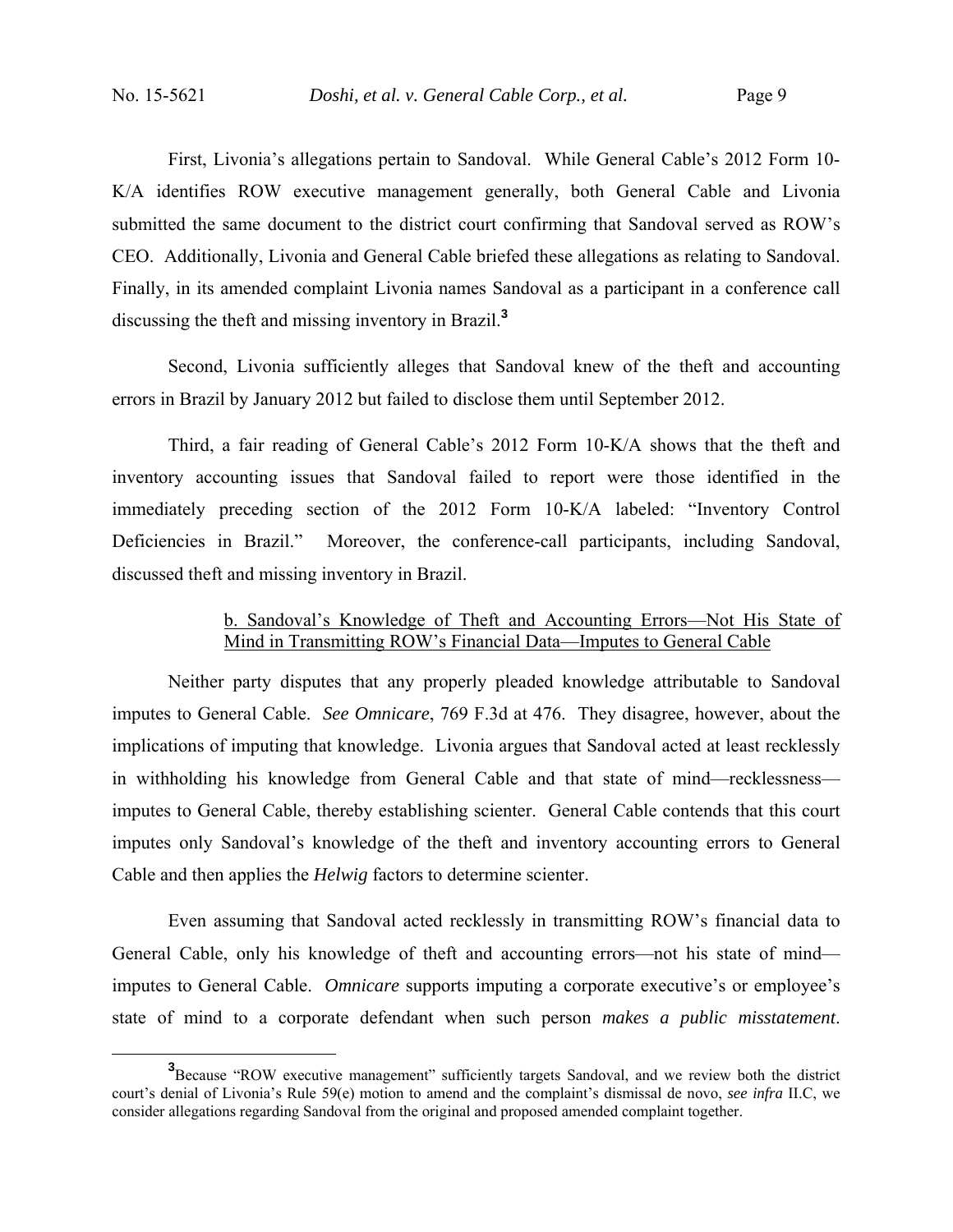*See* 769 F.3d at 476, 481. But Livonia identifies no public misstatement by Sandoval from which to impute his recklessness directly to General Cable. Instead, Livonia alleges that Sandoval submitted ROW's financial data to General Cable, not that he drafted, reviewed, or approved General Cable's erroneous public financial statements.

In these circumstances, our precedents teach that Sandoval's knowledge of theft and accounting errors in Brazil imputes to General Cable, and that we then apply the *Helwig* factors to analyze whether all the facts alleged give rise to a strong inference that General Cable acted with the necessary scienter. *See, e.g.*, *Omnicare*, 769 F.3d at 478, 483–84 (imputing a vice president's knowledge—no allegations suggested the vice president acted with scienter in issuing, reviewing, or approving a public misstatement—to the company, then applying the *Helwig* factors to determine the company's scienter); *City of Monroe Emps. Ret. Sys. v. Bridgestone Corp.*, 399 F.3d 651, 686–90 (6th Cir. 2005) (applying the *Helwig* factors to determine the company's scienter in issuing public misstatements after imputing the knowledge of an executive vice president—who had not personally drafted, reviewed, or approved the public misstatements—to the company).

## c. Livonia Failed to Plead Adequately that General Cable Acted Recklessly

 Considering all well-pleaded allegations holistically, *Tellabs*, 551 U.S. at 326, and applying the *Helwig* factors, Livonia's complaint fails to produce a strong inference that General Cable acted recklessly by issuing its public financial statements.

Two *Helwig* factors support inferring scienter: (1) divergence between internal reports and external statements on financial data; (2) disregard for the most current factual information before making public financial statements. *See Helwig*, 251 F.3d at 552. First, from January 2012 to September 2012, by virtue of Sandoval's knowledge, General Cable issued public financial statements that failed to include any warnings or disclaimers about theft or inventory accounting issues in Brazil. Second, in issuing those statements General Cable disregarded Sandoval's knowledge and the attendant risk that the issues in ROW rendered General Cable's statements false. And General Cable's public financial statements in fact significantly overstated its financial performance. These factors can be particularly important in labeling a corporate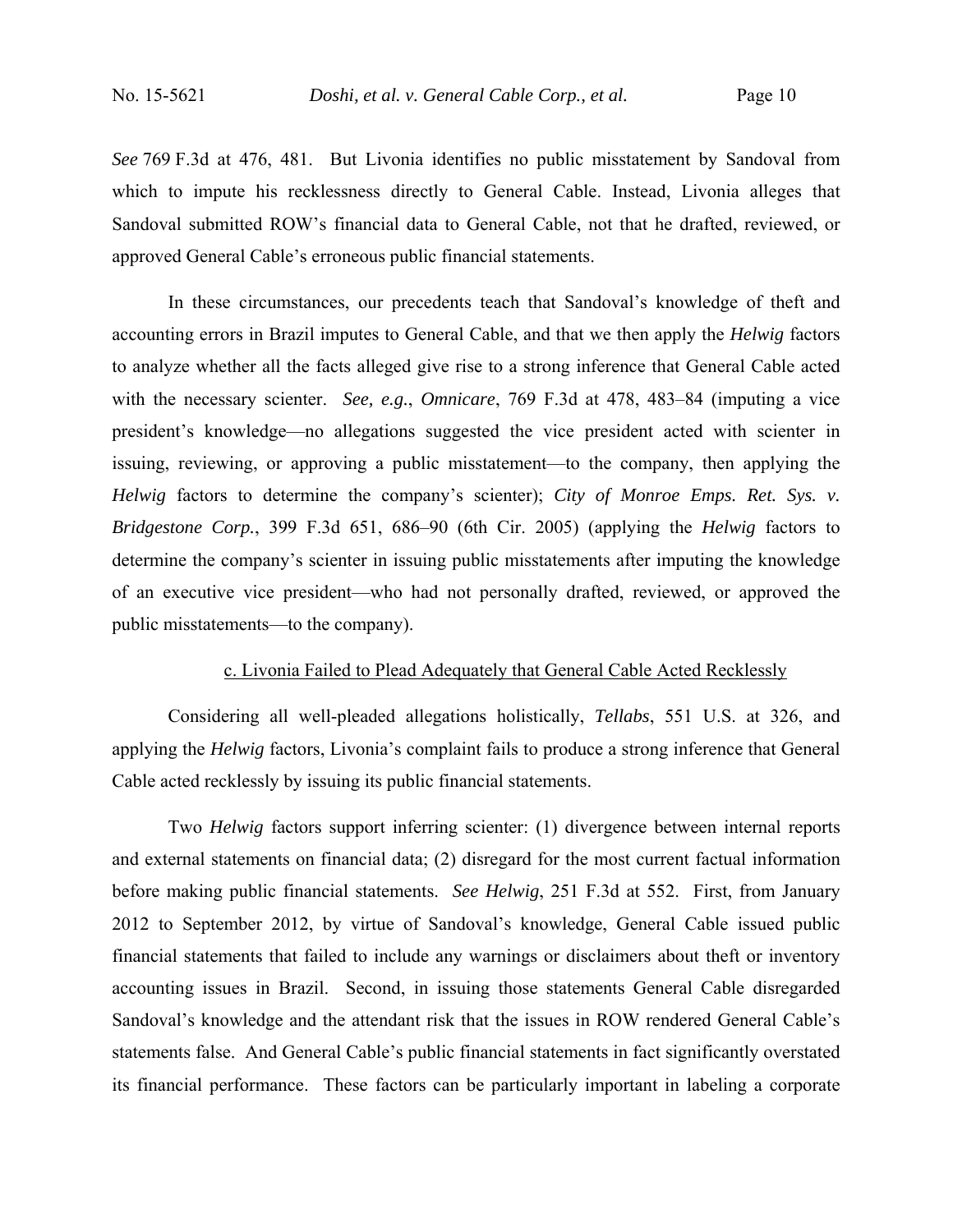defendant as reckless. *See Bridgestone*, 399 F.3d at 688–89 (calling a divergence between internal reports and external statements the "key factor" in deeming a corporate defendant reckless).

The disparity between Sandoval's knowledge and what General Cable publicly misstated, however, reduces the force behind these factors. Sandoval knew about theft and inventory accounting errors in ROW's Brazilian operations when he reported ROW's financial data to General Cable. But General Cable misstated its *firm-wide* financial data of which ROW's data composed only a part. This disparity diminishes the impact of these factors on the scienter analysis. *See Omnicare*, 769 F.3d at 484 (determining that the "disparity between the levels of generality at which the internal reports and external statements" were framed lessened the import of the divergence factor and citing *Bridgestone*, 399 F.3d at 684, as a case where such a disparity "did not exist").

Seven factors favor rejecting a scienter inference. Livonia pleads no facts with sufficient particularity implicating suspicious insider trading or failure to disclose impending stock sales. *See Helwig*, 251 F.3d at 552. And while Livonia maintains that incentive compensation motivated the misstatements, it fails to allege that the financial misstatements actually increased incentive compensation. Nor does Livonia allege evidence of bribery by a top official or quickly settled ancillary lawsuits. *See id.* Livonia alleges accounting errors, but its complaint lacks allegations that only someone with a high level of sophistication could have understood negative implications from General Cable's accounting disclosures. *See id.* The closeness-in-time factor also lends negligible support to inferring scienter. *See id.* Between January 2012 and October 29, 2012, (the date General Cable announced its first restatement), General Cable filed public financial disclosures on February 23, 2012; May 4, 2012; and August 3, 2012. Neither the approximately nine-month gap from the February misstatement nor the 86-day gap from the August misstatement to General Cable's restatement announcement allows an adverse scienter inference. *See Bridgestone*, 399 F.3d at 684, 687–88 (determining that a week-long gap—but not a four-month gap—supported inferring scienter).

Based on Sandoval's knowledge and the magnitude of the financial misstatements, one could infer that General Cable acted recklessly by issuing its public financial statements from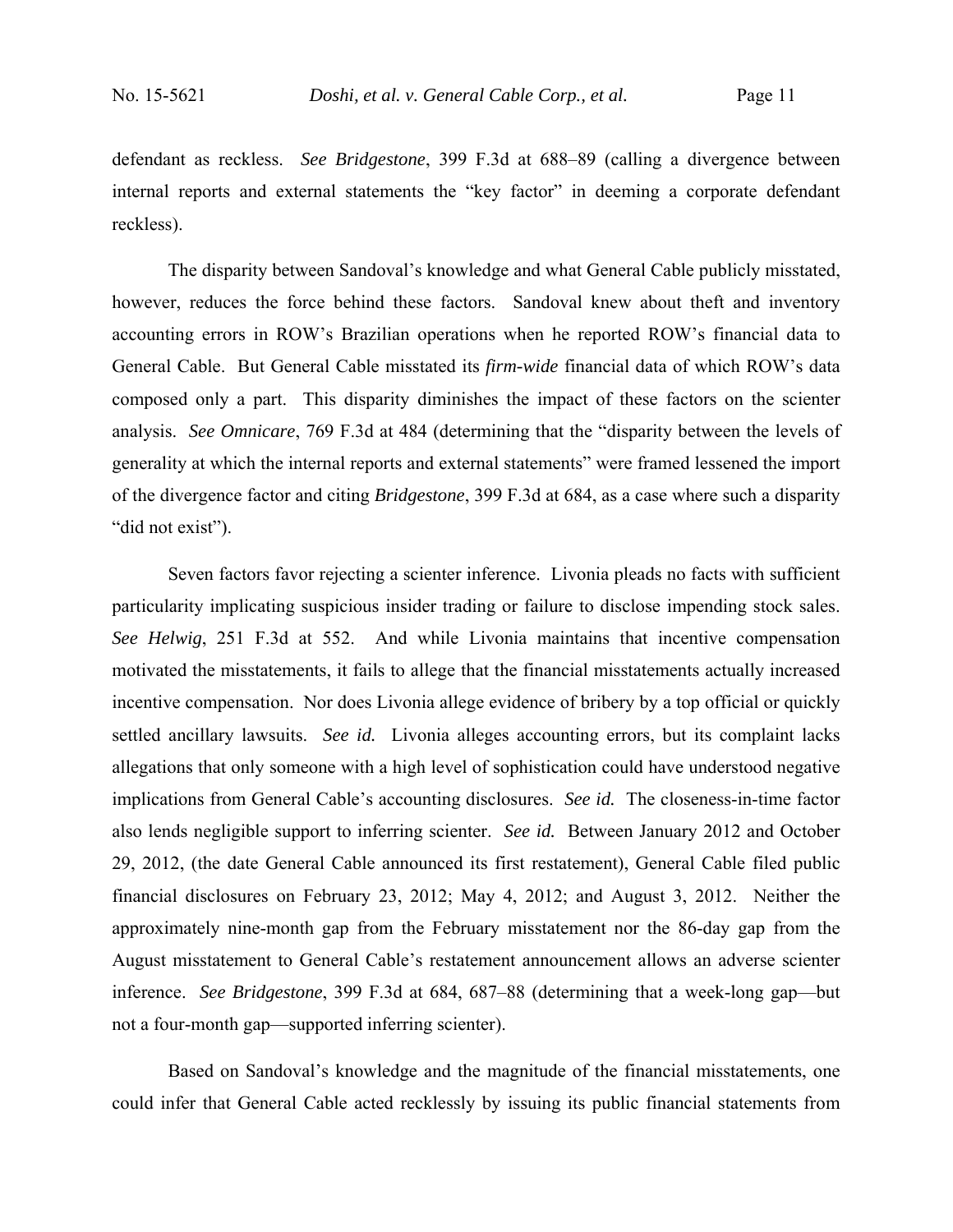January 2012 to September 2012. But a countervailing inference remains stronger: a theft scheme racked General Cable's operations in Brazil where local managers overrode accounting procedures, which, when coupled with the legitimate freedom afforded ROW to report its financial data, led General Cable to issue materially false public financial statements. Livonia's allegations therefore fail to create a strong inference that General Cable acted with scienter.

## *2. Kenny's and Robinson's Scienter*

Livonia relies on the same factual allegations (but not ROW executive management's actions) to support inferring Kenny and Robinson acted with scienter. As with General Cable, those allegations fail to produce a strong inference that Kenny or Robinson acted with scienter in issuing or approving General Cable's public financial statements.

The *Helwig* factors lend even less support to inferring scienter from the allegations pertaining to Kenny and Robinson than those relating to General Cable. Indeed, the allegations regarding Kenny and Robinson implicate one *Helwig* factor: disregarding the most current factual information before making public financial statements. *See Helwig*, 251 F.3d at 552. The lax oversight that Kenny and Robinson directed General Cable controllers to perform over ROW's financial reporting admits of inferring that they disregarded the risk that ROW reported inaccurate information. But the analysis of the other eight *Helwig* factors does not lead us to infer scienter. For the reasons already articulated, the seven factors that provided no support for inferring scienter against General Cable buttress the same conclusion regarding Kenny and Robinson. And absent Sandoval's knowledge of inventory theft and accounting errors in Brazil, which Livonia did not connect to Kenny or Robinson, the facts alleged fail to show that Kenny or Robinson recognized or recklessly disregarded a divergence between internal reports and external statements on financial data.

The allegations holistically, *see Tellabs*, 551 U.S. at 326, lend some support to an inference that Kenny and Robinson consciously disregarded the obvious risks that each issued or authorized false public financial statements. But again, these allegations produce a stronger countervailing inference: that a theft scheme in Brazil aided by local managers overriding financial controls, combined with ROW's legitimate freedom to submit financial data to General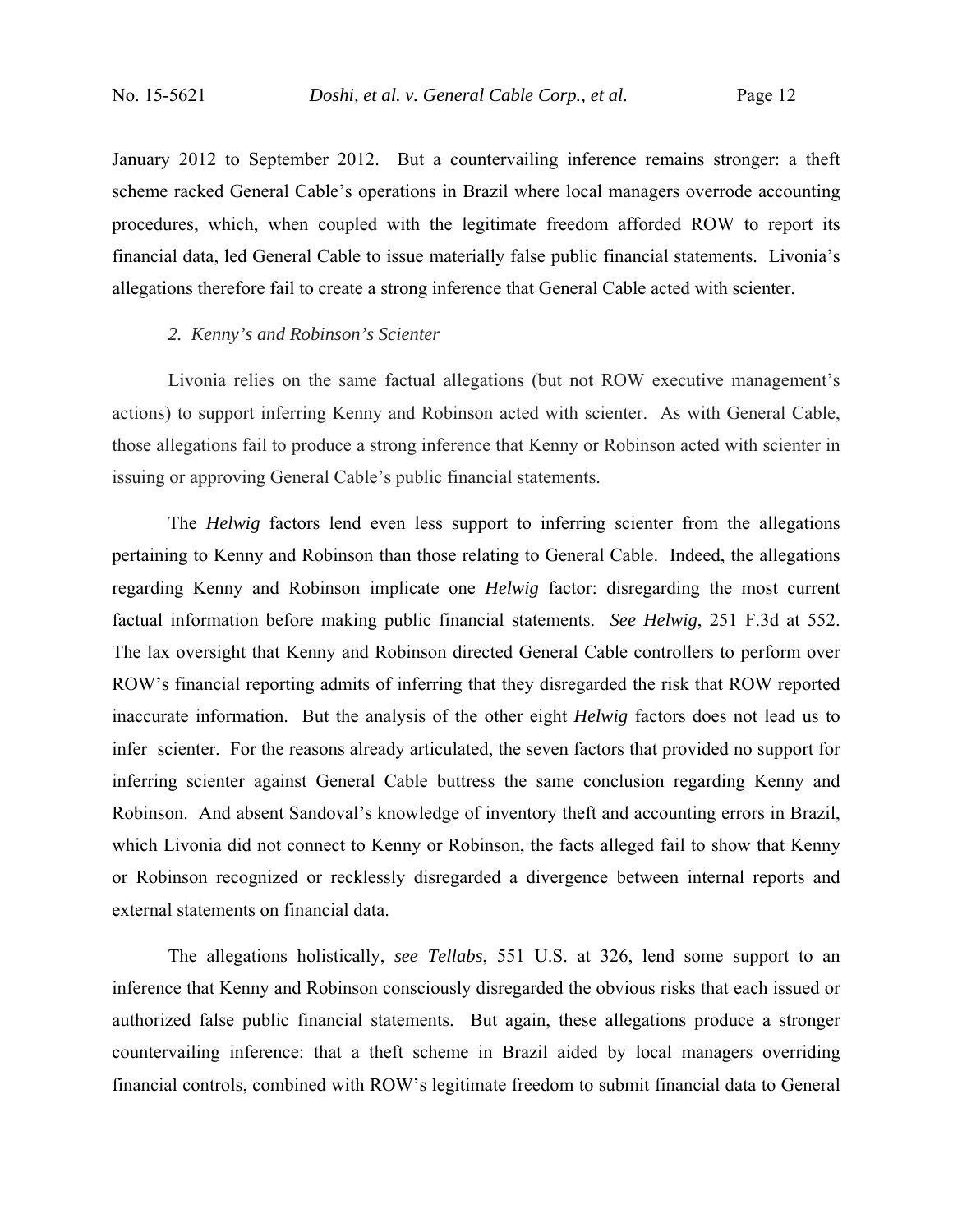Cable, resulted in Kenny and Robinson at most negligently issuing or authorizing false public financial statements.

#### **B. Livonia's Motion to Amend Judgment**

 We review the denial of Livonia's Rule 59(e) motion to amend de novo because the district court rejected the proposed amended pleading as futile. *Inge v. Rock Fin. Corp.*, 281 F.3d 613, 625 (6th Cir. 2002) (citing *Parry v. Mohawk Motors of Mich., Inc.*, 236 F.3d 299, 306 (6th Cir. 2000)); *see also Babcock v. Michigan*, 812 F.3d 531, 541 (6th Cir. 2016). Livonia argues that the district court erred in making that determination.

 Livonia relies on four new or supplemented categories of allegations in arguing its amended complaint pleads scienter: (1) possible FCPA violations disclosed in General Cable's August 2014 Form 10-Q; (2) General Cable's failure to disclose to investors that it recognized revenue from bill-and-hold sales; (3) incentive compensation and General Cable's clawback policy, which motivated Kenny, Robinson, and Sandoval to conceal the Brazilian accounting problems; and (4) a January 2012 conference call in which Sandoval discussed inventory issues and theft in Brazil.**<sup>4</sup>**

#### *1. FCPA Violations*

 In August 2014, General Cable disclosed potential FCPA violations: improper payments to officials in government-owned utilities in Portugal, Thailand, Angola, and India. Livonia argues that these possible violations occurred for more than ten years and evidence lax oversight and review of financial controls. But Livonia fails to connect these allegations to the unreported theft and inventory accounting problems in Brazil. Livonia also makes no allegation that Kenny, Robinson, Sandoval, or any other specific General Cable employee knew of the improper payments. Finally, these allegations amount to impermissible fraud by hindsight: "Had the defendants properly used the COSO framework as they claimed, they would have known about the accounting errors alleged herein on a timely basis." Such allegations cannot give rise to a strong inference of scienter. *See Konkol v. Diebold, Inc.*, 590 F.3d 390, 402–03 (6th Cir. 2009), *abrogated on other grounds by Matrixx*, 563 U.S. at 48–50.

**<sup>4</sup>** <sup>4</sup>We previously considered that conference call.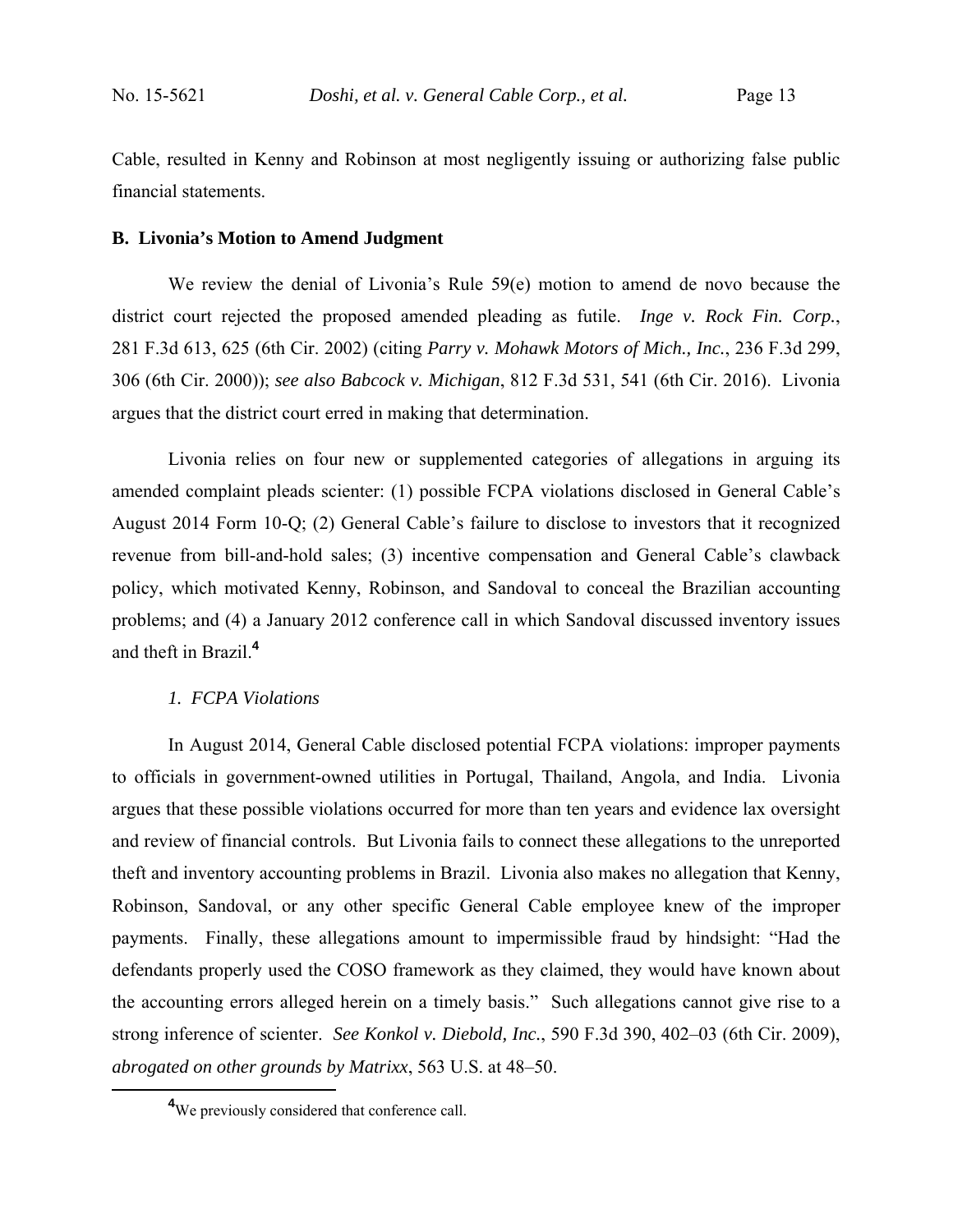## *2. Nondisclosure of the Bill-and-Hold-Sale Revenue-Recognition Policy*

 A SEC accounting bulletin alerts companies to disclose their revenue-recognition policy, including if "a company has different policies for different types of revenue transactions." SEC Staff Accounting Bulletin No. 104, 68 Fed. Reg. 74,436-01, 74,447 (Dec. 23, 2003) (to be codified at 17 C.F.R. pt. 211, subpt. B). Livonia thus claims that the Defendants acted recklessly by not including the bill-and-hold-sale revenue-recognition policy in General Cable's public financial statements. This bulletin, however, imposed no legal duty for the Defendants to report that policy. *See Ganino v. Citizens Utils. Co.*, 228 F.3d 154, 163 (2d Cir. 2000) (noting that SEC accounting bulletins lack the force of law). And Livonia fails to allege that either Kenny or Robinson knew about this bulletin and disobeyed it. Furthermore, nondisclosure of bill-andhold-sale revenue recognition allows no inference that any defendant acted with conscious disregard with respect to General Cable issuing false financial statements.

## *3. Incentive Compensation and Clawback Policies*

 The proposed amended complaint bolsters its original allegations regarding incentive compensation by adding Sandoval to the mix and including assertions that Kenny, Robinson, and Sandoval stood to lose previously issued incentive compensation under General Cable's and SOX's clawback policies. But "the amended complaint still lacks facts showing that the inflated stock price actually affected [Kenny's or Robinson's] incentive compensation." General allegations such as these could pin an improper motive on any executive receiving incentive compensation. In any event, the allegations suggest that when Kenny and Robinson became aware of the theft and inventory accounting errors, they disclosed them and worked to fix them.

 The amended complaint similarly fails to allege that the theft and inventory accounting errors that Sandoval failed to report resulted in his receiving higher incentive pay. And while Sandoval may have feared losing his incentive compensation, Livonia does not allege that Sandoval made any of the false public statements upon which Livonia relies. Moreover, after conducting an internal investigation of "certain accounting matters," General Cable disciplined Sandoval by clawing back his 2011 Annual Incentive bonus and forcing him to resign. These remedial measures counsel against inferring that General Cable acted with scienter.